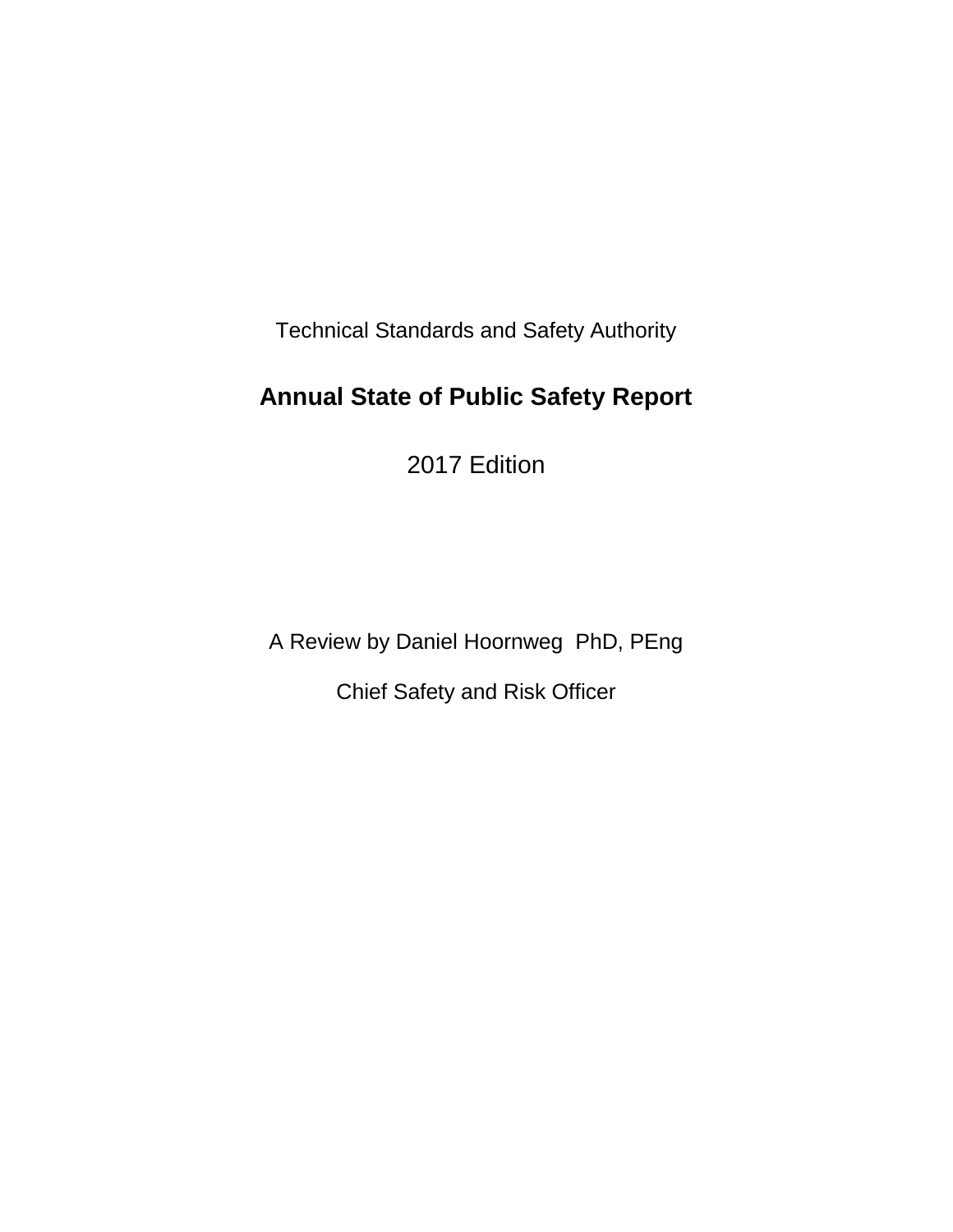### **Summary**

The Annual State of Public Safety Report (ASPR) provides information on Ontario's public safety sector, specifically in the delegated areas overseen by the Technical Standards and Safety Authority (TSSA). This year's ASPR provides the fifth year of the predictive measure 'risk of injury or fatality', to facilitate prediction of expected injury burden during the upcoming year. Trend analysis over a rolling five-year average is included. The metric is a valuable public policy tool as it enables cross-sector and cross-jurisdiction comparisons, as well as increasing the effective use of existing resources (with no increase in risk).

For at least the last four years fuel-related risks at private dwellings, and carbon monoxide exposure in multi-unit residences, are TSSA's highest (unacceptable) risk. Human factors on elevators in retirement and long-term care homes, and fuels in academic locations are also unacceptable risks (above the risk acceptability criteria). Fire in food service locations, and fuel in business units and retirement and long-term care homes are tolerable risks provided controls are in place (>50% of risk acceptability criteria). All technologies periodically inspected by TSSA are within acceptable risk levels.

### Comments and Recommendations

TSSA's top sources of risk in 2017 are: CO in apartments and condominiums; fuels in private dwellings, academic locations, business units, and retirement and long-term care homes; human factors on elevators in retirement and long-term care homes, and; fire in food service locations. These are shared risks where TSSA is only one safety partner. TSSA's top risks could be presented in a disaggregated manner, with TSSA-mandated risk trends outlined relative to human behaviour, and other key safety partners.

TSSA deserves credit for addressing these complex risks, however the ASPR could provide clearer distinction on what risks fall solely within TSSA's mandate, and how these are linked (or not) to the overall, broader risk. The ASPR can also present a credible plan to address these risks, and notional outlines of various safety partner accountabilities. The ASPR's strength is its annual publication, allowing credible monitoring of trends. This can readily be adapted to monitor trends in broader multi-partner safety issues such as carbon monoxide poisoning and fuels.

The ASPR would benefit from a section outlining where TSSA's safety mandate is particularly shared with other safety partners. In the Sector Directors comments section reference could be made to the areas that are a shared mandate, e.g. elevator reliability, carbon monoxide poisoning in buildings. The ASPR could then track progress made in these shared initiatives.

The following comments and recommendations include updates of last year's CSRO review and recommendations (2016 ASPR).

\*\*\*\*\*

(i) Statutory Directors should continue to provide the status of regulatory underpinnings and their opinions on effectiveness and areas for enhancement, e.g. when was legislation last updated, is there a review process underway (if so, expected schedule), are there other jurisdictions that are particularly noteworthy. Where a Regulatory Renewal Initiative is underway much of this information would be gleaned through that process, however the ASPR gives Directors an opportunity to signal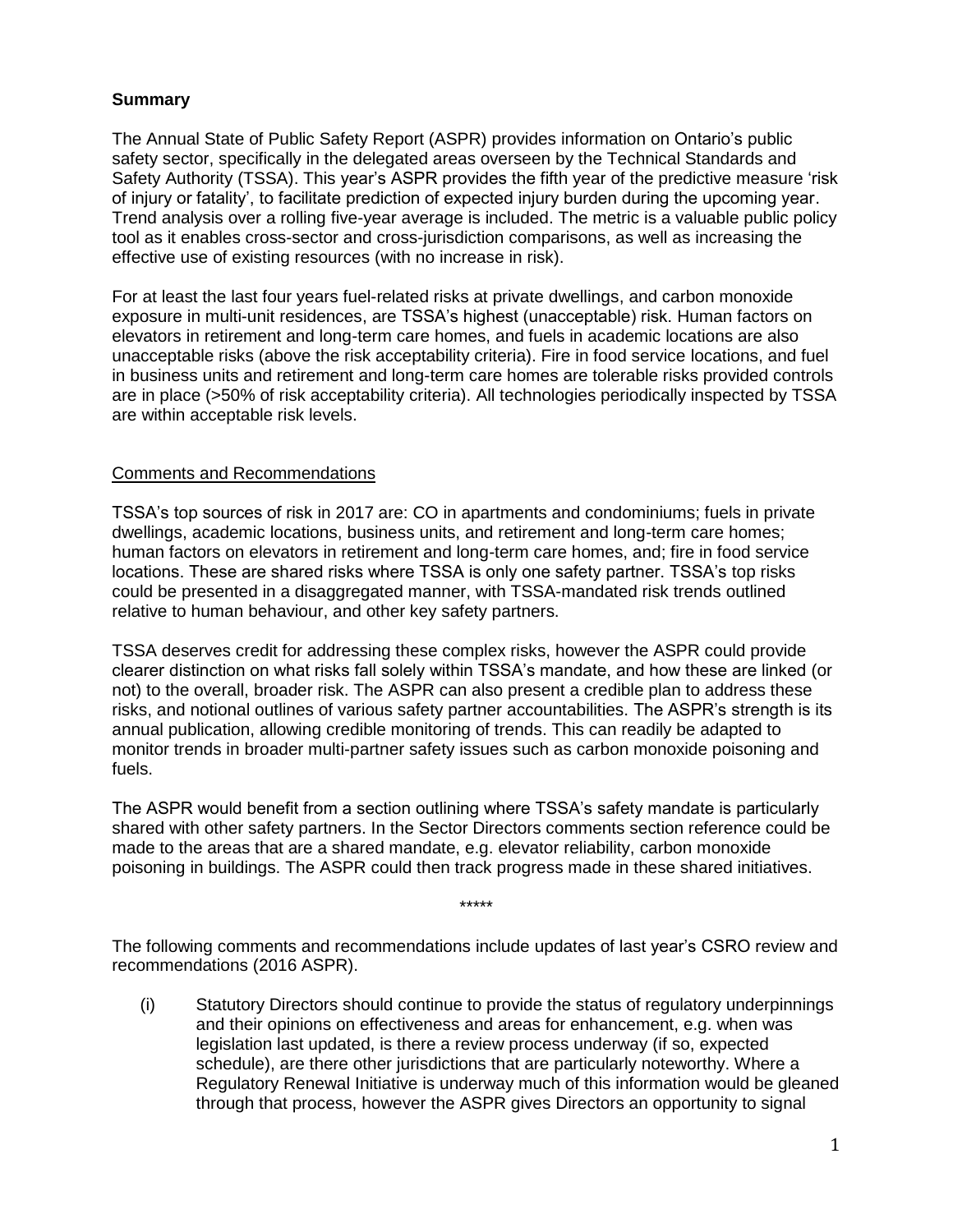trends and suggest legislative refinements and safety partner's activities within the sector. Statutory Directors may also want to use this section to signal potential areas for enhanced future integration as new administrative authorities and governmentsupported programs are announced, e.g. free home thermostats, licensing of home inspectors, education requirements to get a condominium manager licence. Some of the discussions by Directors in this year's ASPR are excellent.

- (ii) Nearly 5% of occurrences in mass transit locations (EM) involve intoxicated patrons (and the rate is increasing). The potential impact in this area from legalized marijuana may be high, and likely needs vigilance. This may be an issue in other areas such as elevators, ski lifts, and amusement devices.
- (iii) Five years of compliance data are presented in the ASPR; compliance ranges from a high of 98% (BPVs) to a low of 13% (EMs), with an aggregate 2013-2017 compliance rate of 35%. This year's ASPR includes cross-program compliance measures reflecting overall level of compliance across regulated sectors. This is a useful addition. Differentiation across baseline data is likely still warranted to better facilitate comparisons of Ontario's performance in specific sectors across jurisdictions, e.g. ED compliance in Ontario vs BC or New York State. The need to clearly connect compliance with risk continues – i.e. does 'non-compliant' indicate greater risk?
- (iv) Elevator reliability is a complex issue with facets exceeding TSSA's safety mandate however on EDs (and possibly escalators) a short discussion on risk of inoperability (availability) continues to be warranted. This is not strictly a risk metric of the existing inspection regime, however absence of elevator (escalator) service can pose serious risks that could be acknowledged. Similarly, for EDs a discussion on entrapment trends is warranted. These issues could be raised in a 'shared mandate' section of the ASPR.
- (v) The ED and EM contractor rating system as proposed in the 2015 ASPR remains an important advancement, as is the suggestion of a clear time-bound strategy for improving compliance levels. Several jurisdictions publish similar contractor information. The importance of information on ED contractors is increasing in light of growing entrapments and (possibly) maintenance backlogs. Licenced condominium managers may also be a good source of information. As part of 20/20, ideally no later than 1 January, 2019, this information should be developed for monitoring, publicizing (perhaps with international comparators), and setting compliance levels (and service). These compliance level targets may need to be differentiated by type and location of building.
- (vi) The risk of elevators in retirement and long-term care homes is increasing. Fuel risk in retirement and long-term care homes is also of concern (above the 50% of risk accessibility criteria). Perhaps an integrated approach is warranted, combining the two sectors, as well as other agencies. The 'special buildings pilot' might be expanded to bring in other safety partners.
- (vii) Information on disaggregated risk highlighting the heterogeneity of risks by location could be a useful addition, e.g. certain risks in Northern Ontario vs City of Toronto, relative to the Province overall. Larger cities may concentrate certain risks (and economies of scale in oversight may be possible). Remote communities may require unique and collective approaches to maintenance and regulation. Most risk data is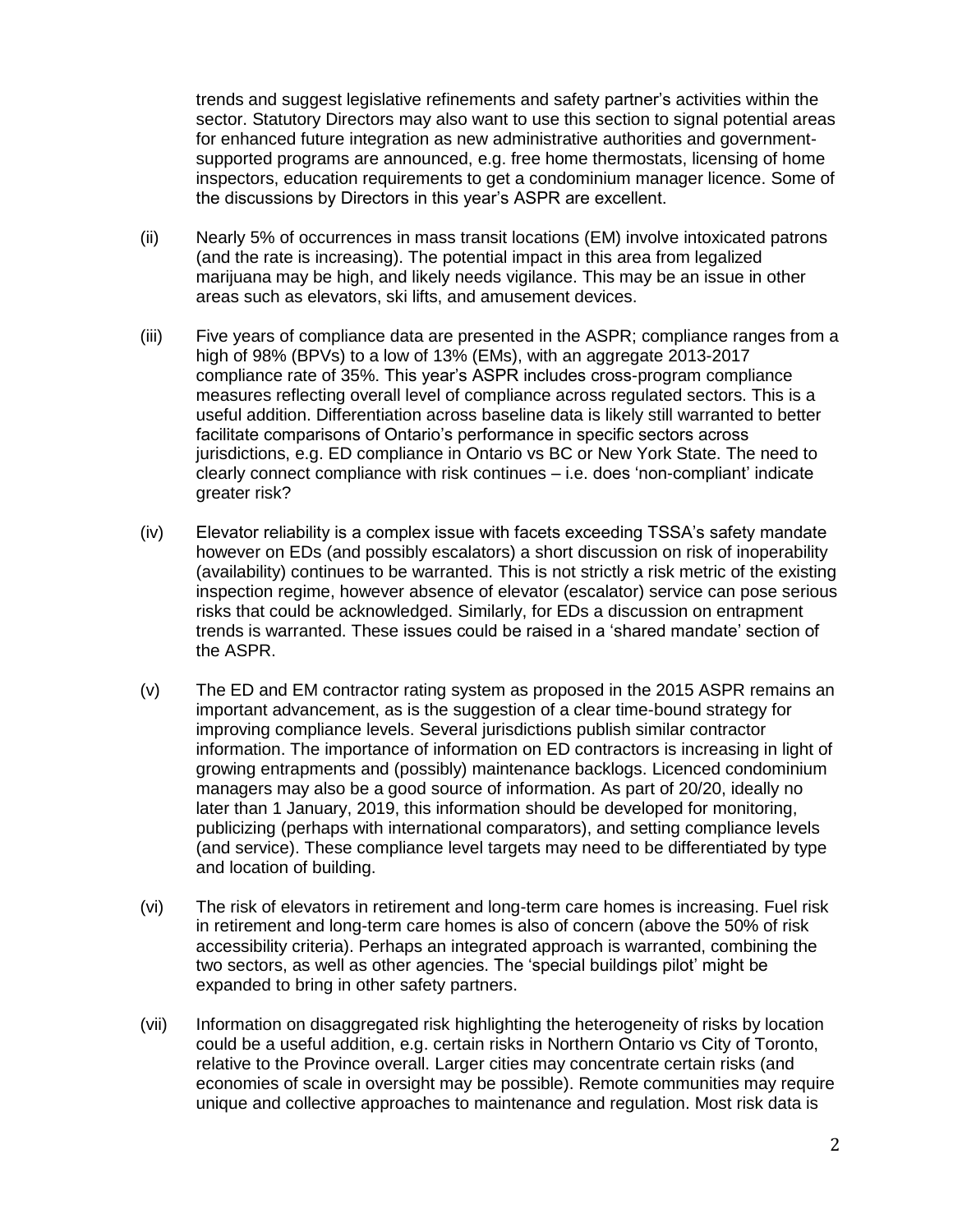now disaggregated by populations. Disaggregating by location may be equally useful.

- (viii) TSSA may also wish to suggest a unique and combined approach to safety regulation for the Ring of Fire mining area. If the development goes ahead there may still be time to develop integrated approaches and combined inspections (integrating several Ministries and Agencies).
- (ix) Similar to the catalytic role that TSSA took in helping MGCS and the province of Ontario address elevator availability, a multi-sector, multi-agency review of schools and hospitals may be warranted (e.g. CO, energy efficiency, resilience; Annex 1).
- (x) A discussion on data availability and integrity continues to be useful, e.g. quality of data and trends on collection, compared to other Ontario agencies. This is especially the case in the fuels and elevating devices sectors.
- (xi) Similarly, initiatives like the special buildings pilot may be useful to emerging programs such as the City of Toronto's multi-residential buildings operating license regime, and initiatives for institutions with vulnerable populations.

## **Review of Specific Sectors**

Several recommendations from last year remain (and where applicable are updated by TSSA in Summary Annex).

### Boilers and Pressure Vessels (BPV)

- (i) The need for a target date remains for standardized orders and assessments in facilities overseen by both TSSA and those insured facilities not inspected by TSSA staff. How and when this might be harmonized with the National Board's violation tracking form, perhaps through revisions in TSSA 20/20, should be provided.
- (ii) The total (estimated) number of BPVs in Ontario could be provided, and the number inspected by insurance representatives that year. This would help highlight the role of TSSA's inspection regime relative to inspections by insurance agents.
- (iii) There may be merit in integrating inspections of BPVs in schools with fuels inspections and energy efficiency – retrofit programs (as suggested in the Environmental Commissioner of Ontario's review, 'the need for energy efficiency and modernization in schools').
- (iv) Continued comparison to the National Board's Violations Tracking KPI that started in 2017, should continue (TSSA compares favorably - ~98% to ~100% compliance)
- Compliance rate (2013 2017): 98%
- No observed trend in compliance rate (presumed similar rates of compliance for insured facilities)
- In 2017 there were three reported occurrences (investigations completed)
- MGCS and TSSA undertaking a review of relevant regulation (Reg 220/01) planned target effective date of July 2018.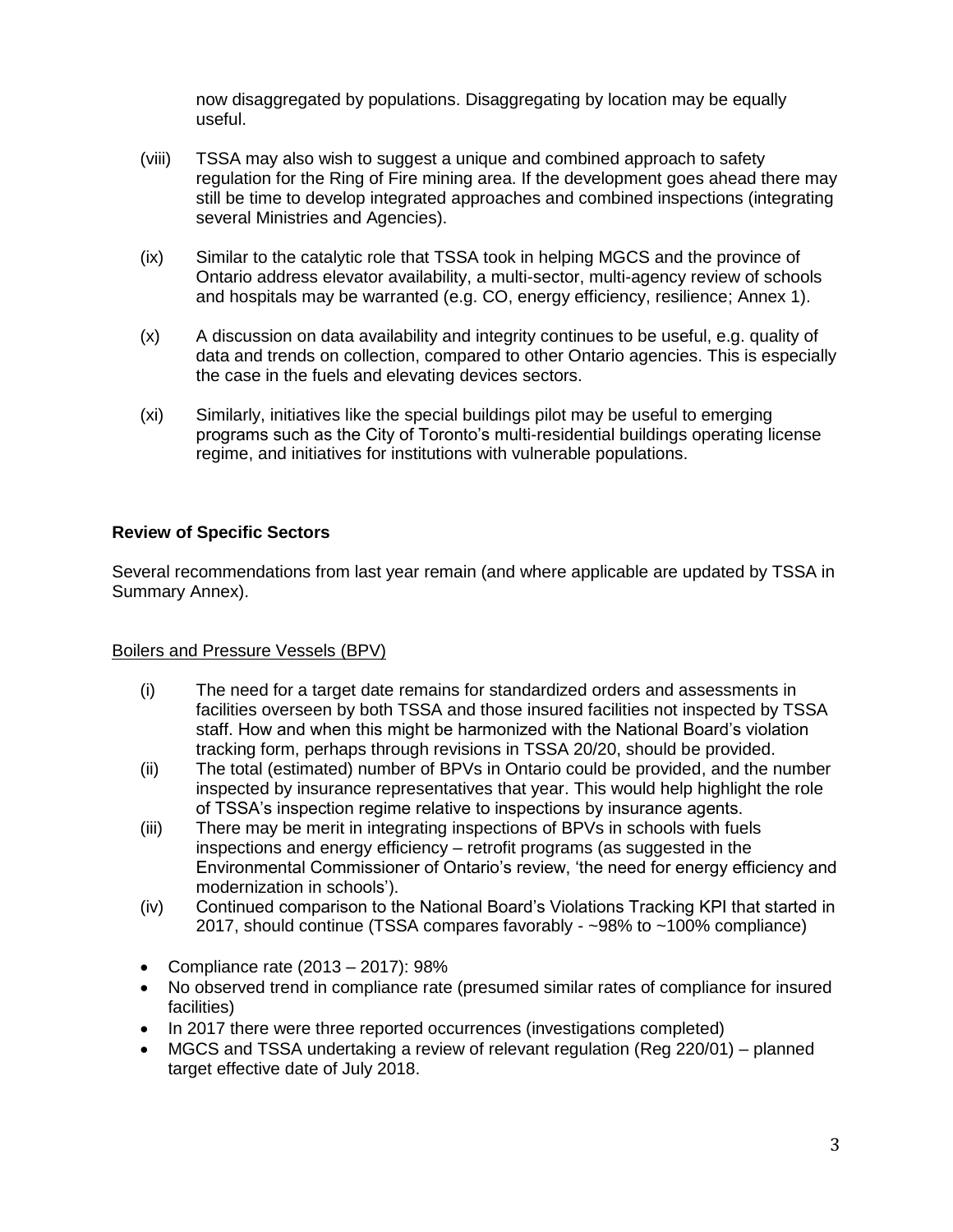## Operating (Power) Engineers (OE)

- (i) As quickly as practicable TSSA should publish the names of Operating Engineers licence holders, similar to Professional Engineers Ontario (perhaps this could proceed ahead of completion of TSSA 20/20).
- 57% non-compliance rate (same as 2016)
- No observed trend in compliance rate
- Risk-based profile in Ontario shifted from medium to low risk
- 3,314 plants and 12,571 operating engineers in Ontario (3,069 and 12,700 respectively in 2016)
- 46 high-risk facilities (down from 120 in 2016)
- MGCS and TSSA undertaking a review of relevant regulation (Reg 219/01) expert panel meetings completed February 2017, public review of report expected late summer 2017, OE Risk Task Group should wrap up work by April 2018

## Amusement Devices (AD)

- (i) Specific targeting of reduced risk on water slides, including continued public safety campaigns and sharing of incident information should continue (e.g. Canada Safety Council request and recent US incident). Plans to review root cause analysis data over the coming year should continue (results reported in next year's ASPR)
- (ii) Follow up efforts to make rides more accessible to persons with disabilities should continue. Progress with water slide accommodation recommendation is commendable.
- (iii) The presentation of each ride with two metrics is not clear, e.g. Coaster rides accounted for 14% and 38% of related observed injury burden. Perhaps this could be clarified (in following sectors as well) .
- Approximately 2,276 permitted amusement devices in Ontario
- 3,407 occurrences 2008 2017 (170 permanent and 3,061 non-permanent injuries)
- Potential risk of injury or fatality 0.11 FE/mpy
- 34% non-compliant (same as 2016; no demonstrable trend in compliance rate)
- Increasing occurrences and injuries of approximately 7% per year
- 95% of risk due to external factors (outside TSSA regulatory mandate, e.g. user behavior); 96% of all amusement occurrences due to human factors
- Trips and falls account for nearly almost half of observed injury burden
- Over the past 10 years injuries on waterslides make up 60% of observed injury burden
- Increasing trends in number of occurrences and injuries reported over the last three years, likely attributable to better reporting

### Elevating Devices (ED)

- (i) TSSA should make much of its elevator data readily available through website, e.g. licenses and inspection dates; perhaps as part of the Province of Ontario's 'Open Data' efforts [pending completion of 20/20].
- (ii) Identification and targeting the 'unacceptable risk' in retirement and long-term care homes (0.82 FE/mpy) is commendable. An ongoing program, perhaps in partnership with RHRA and/or ORCA, is warranted.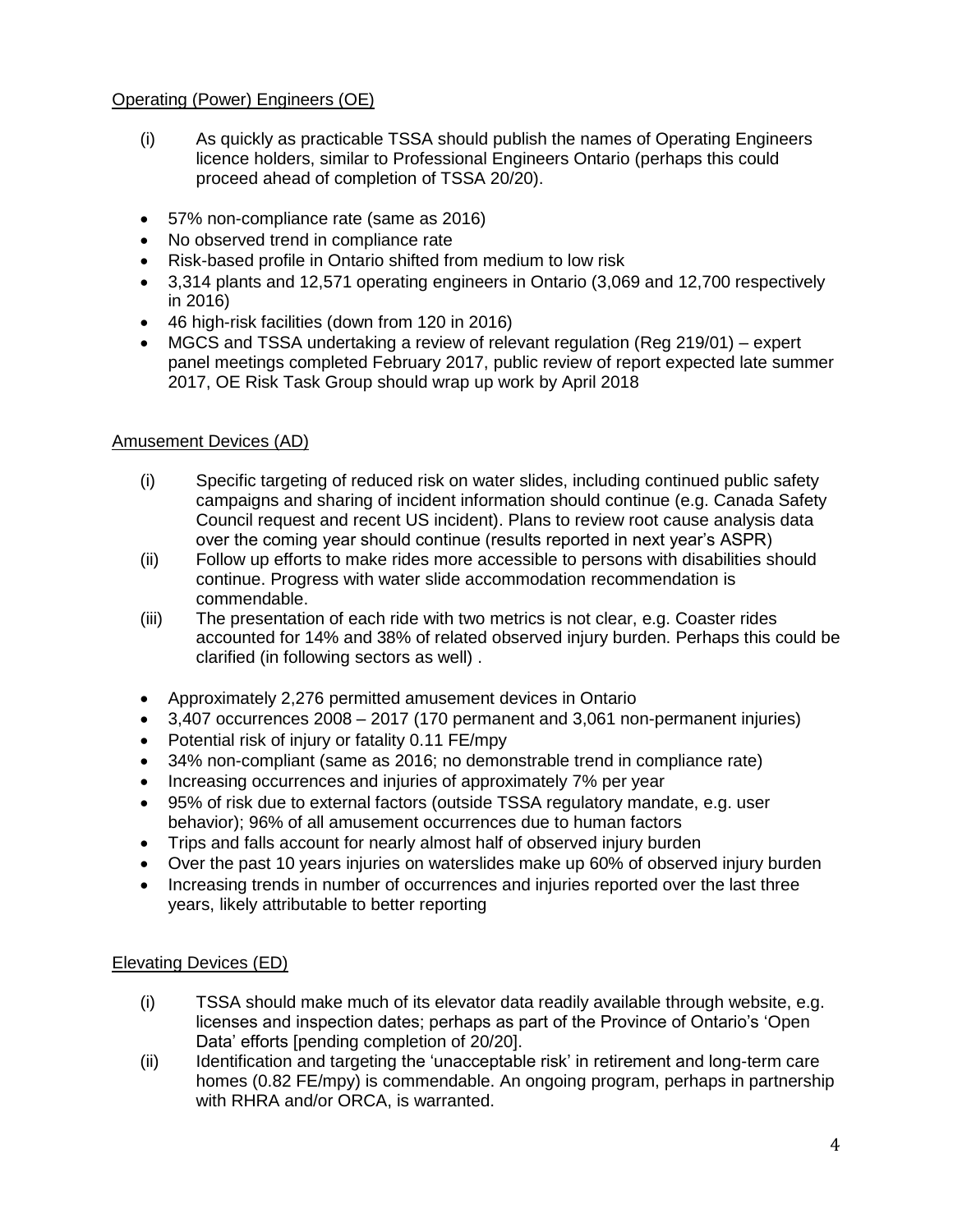- (iii) A specific target date for publication of ED information (and scope of data publication) should be proposed by TSSA, consistent with ongoing TSSA 20/20 efforts. Applicability of this data (e.g. by hospitals, homes for the aged, public housing, schools, rental residential buildings, commercial, etc.) should be assessed.
- (iv) Related to above, with 83% of associated injury burden taking place in rental locations, despite accounting for only 17% of elevators, a tailored information and education campaign may be practical (likely in partnership with local municipality).
- (v) As soon as practicable, TSSA should post when elevators (and escalators) are ordered shut-down by TSSA (in the City of Toronto this might be part of the new multi-unit residential building licensing program). [pending 20/20]
- (vi) Elevator entrapment incidences are typically compiled by local fire departments (and 911 calls). Strictly speaking, elevator entrapments are not under TSSA's mandate, however as entrapments present a potential safety risk (e.g. people trying to escape), and are a general reflection of the efficacy of overall maintenance, incidents should be tracked (and possibly posted), particularly in the Greater Toronto Area. Suggestions may emerge from the Deloitte review on how to collect and post this information – if not TSSA may propose a method.
- (vii) TSSA and MGCS should ensure that mandatory courses required for licencing Condominium Mangers include information on elevator maintenance standards, industry practices, and best-practices in service contracts.
- (viii) The Director's concern with the continued downward trend of compliance is warranted and should be reflected in the ongoing stakeholder sector review (i.e. Deloitte study).
- (ix) Elevator occurrences caused by damage due to water exposure accounted for 34% (an increase). How these occurrences might be impacted by climate change and efforts toward greater building resilience should be monitored.
- 56,236 elevators licensed in Ontario (an increase of 1000 from 2016)
- 3,509 occurrences 2008 2017 (6 fatalities, 76 permanent and 1,317 non-permanent injuries)
- Observed injury burden of approximately 0.04 FE/mpy
- Unacceptable level of risk in retirement and long-term care homes of 0.82 FE/mpy (often due to levelling occurrences, largely attributed to improper maintenance)
- Overall occurrences demonstrate an increasing trend of approximately 14% per year
- Median compliance rate of 25% (decreasing by 2% per year)
- 76% of estimated historical risk (last ten years) due to factors external to regulatory requirements (most external factor occurrences due to human factors)
- Despite accounting for only 17% of door closing occurrences, 83% of associated observed injury took place in rental locations (similarly 16% of occurrences and 39% of injuries took place in condominiums, and 27% of door closing occurrences and 3% of injuries in office locations)
- Decline in 'high-risk' devices
- Damage due to water exposure accounted for 34% of occurrences
- Potential risk of injury or fatality 0.48 FE/mpy
- Passengers struck by closing doors main cause of injury (56% of observed injury)
- Deloitte multi-stakeholder study on elevator availability now underway

See Annex 4: Elevator Entrapments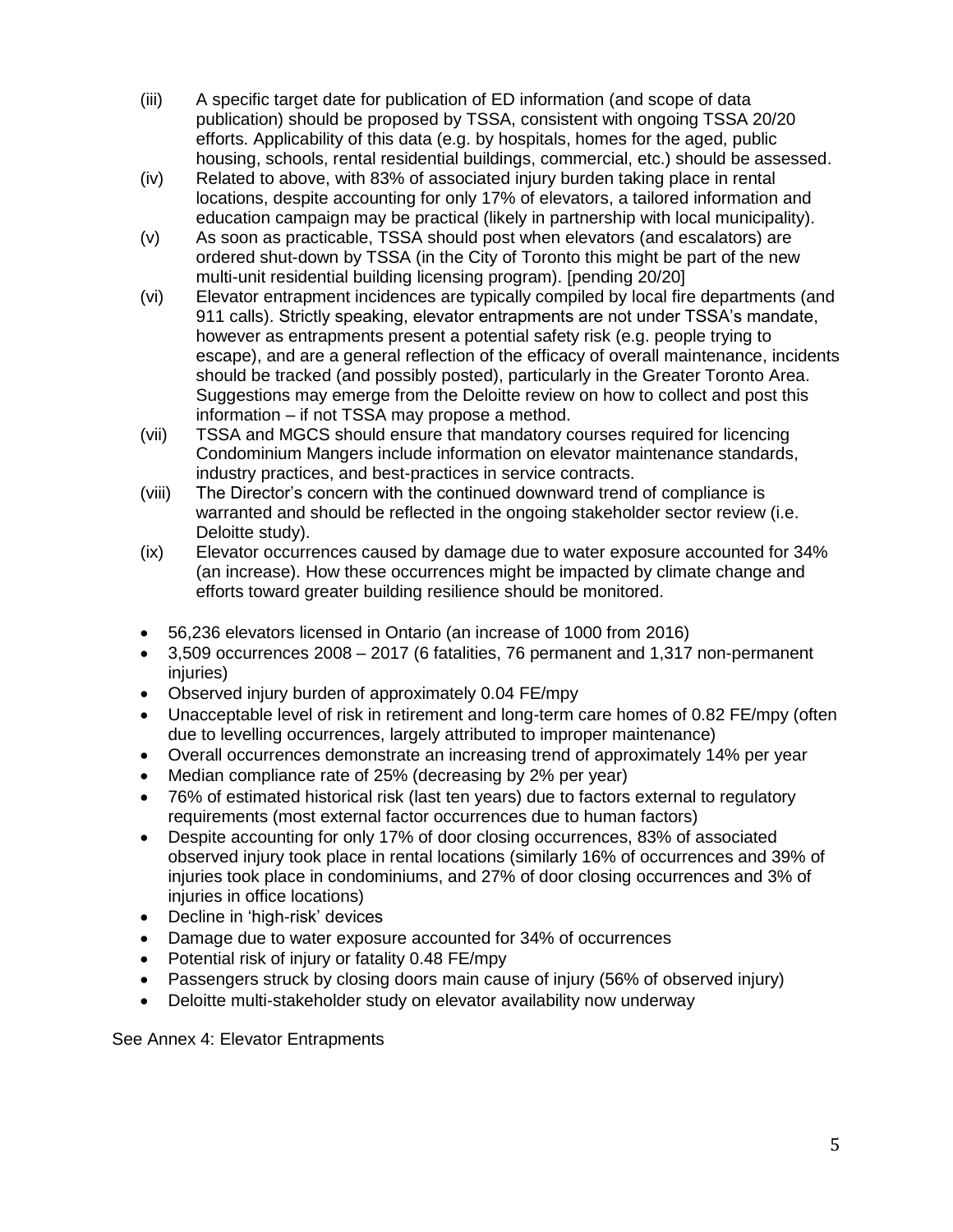### Escalators and Moving Walks (EM)

- (i) Continued focus at mass transit facilities is warranted. Occurrences are increasing 7% per year (5% involved intoxicated patrons – is there work underway on potential impact from legalized marijuana). Operating escalators in transit facilities are particularly important in emergency events.
- (ii) Overall there remains a need for improved compliance rate (a summary of the time bound plan should be provided in the ASPR). This could be combined with a similar plan for elevators (following the Deloitte review).
- (iii) The Director's messaging to industry to enhance level of compliance related to required maintenance is commendable.
- Over 2,200 installations regulated by TSSA in Ontario
- 5,783 occurrences 2008 2017 (1 fatality, 41 permanent and 3,969 non-permanent injuries – increasing by 3% per year)
- 13% compliance rate (no demonstrable trend)
- 97% of risk may be caused by factors external to regulatory requirements
- Predictive model estimates a risk of injury or fatality to Ontarians of 0.07 FE/mpy
- Trips and falls account for over 90% of observed injury burden
- Mass transportation locations account for nearly 60% of occurrences (increasing by 7% per year with 5% of these involving intoxicated patrons)
- There are no high-risk devices, nearly 60% of all medium risk devices in mercantile locations

## Ski Lifts (SL)

- (i) Addressing major non-compliance through complementary services such as Ski Instructors continues to provide benefits. With 97% of risk continuing to be due to factors external to the regulatory environment public education remains critical (perhaps in conjunction with other risks on the ski hill).
- (ii) Continued partnership development with Canadian Ski Instructors Alliance, Association of Day Care Operators, and Chirp (Owl Kids) and Chickadee is important, especially with regard to understanding and influencing user behavior.
- 259 ski lifts in Ontario
- 871 occurrences 2008 2017 (24 permanent and 712 non-permanent injuries)
- 97% of estimated risk caused by factors external to regulatory requirements
- External factors 48% falls, 30% physical impacts, 9% entanglement
- No high-risk devices in Ontario (decline from 2016)
- No discernible trend for occurrences, fatalities or injuries
- 50% inspection non-compliance rate
- Predictive model risk of injury or fatality to Ontarians of 0.02 FE/mpy

## Fuels (FS)

(i) Fuels continue to represent the largest risk center under TSSA's oversight, with 64% of the risk of injury or fatality attributable to non-compliance with the regulatory system (the highest by sector under TSSA oversight). The potential risk of injury or fatality is 1.76 FE/mpy (an 'unacceptable le level'). Therefore, the fuels sector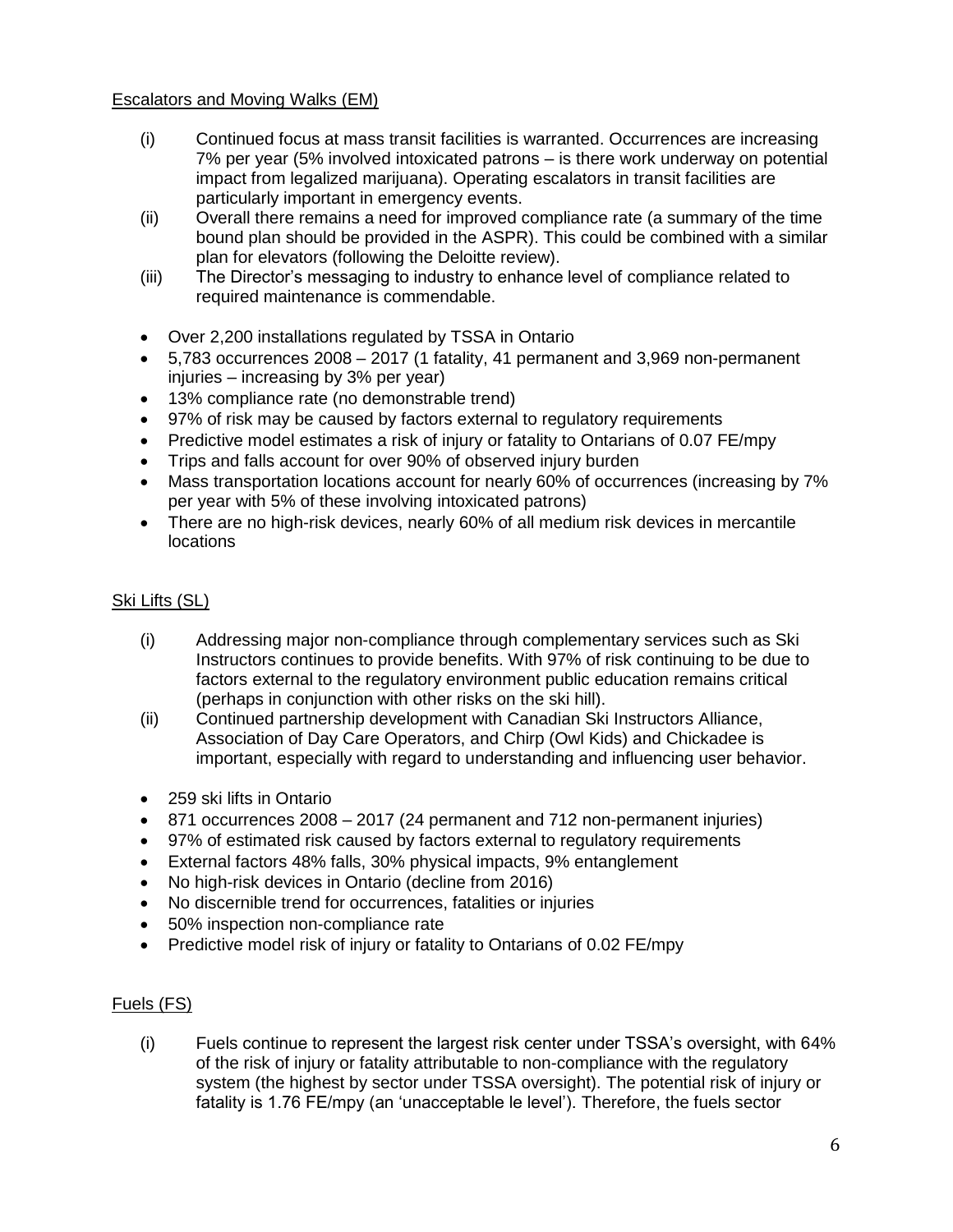warrants continued focus for enhanced regulatory approaches, e.g. propane risk management systems.

- (ii) A long term strategy to address CO risk (across all sectors and facilities) remains. As a minimum, special buildings (especially schools and health-, long-term care facilities) and new building technologies (e.g. net zero energy homes) need to be included in the strategy. The strategy also needs to reflect that the largest source of risk at private dwellings continues to be CO release (e.g. an unacceptably high of 3.83 FE/mpy at apartments and condominiums). The November 2016 workshop was an excellent input to the strategy.<sup>1</sup> Support of the CO Collaborative Network appears to be a promising outcome. $2$
- (iii) The CO strategy might take advantage of the new requirement that Home Inspectors are now licenced in Ontario (MGCS may be able to facilitate discussions with inspection programs to include potential CO release assessments, with input from TSSA). If the level of knowledge required to make an adequate CO release assessment is beyond the scope of a home inspection, revisions to the training or inspection process may be warranted (these may be the only options for – somewhat – qualified inspectors in the home). There may also be opportunity to review ways to reduce potential CO poisoning through installation of free home thermostats (carried out by trained installers, and combined with home energy audits – again, personnel in the home are rare, there may be potential synergies). Use of these personnel might be trialed on a pilot basis. $3 \overline{ }$
- (iv) Phase 2 of the Special Buildings Inspections Pilot to address schools is welcome. The review should include a focus on integrated support by various safety partners, and facilities upgrading, e.g. replacement of boilers and HVAC systems.<sup>4</sup>
- (v) The success in introducing RBS for propane facilities is noted. Lessons learned could be applied to other fuels areas (and TSSA overall).
- (vi) MGCS should ensure that through the recently enacted licencing requirements for Home Inspectors, (single family) home inspections include consideration of CO poisoning potential and assessment of common avenues of risk (as part of inspection process), or provide homeowners with alternate plan to address potential CO issues.
- Fuels represent the largest risk center under TSSA's oversight
- 7,371 occurrences 2008 2017 (47 fatalities, 135 permanent and 492 non-permanent injuries). 4,226 liquid fuel and 1,346 propane facilities.
- Average injury burden of 0.35 FE/mpy and predictive estimate of risk of injury or fatality from fuel-fired appliances of 1.76 FE/mpy.
- No demonstrable trend in occurrences or injuries

 $\overline{\phantom{a}}$ 

• Largest source of risk continues to be CO release (estimated at 3.83 FE/mpy CO risks at apartments and 4.69 FE/mpy at private dwellings; well above international benchmark of 1.0 FE/mpy)

<sup>&</sup>lt;sup>1</sup> The January, 2017 meeting between TSSA and Municipal Licensing & Standards and agreement to work together on revising the apartment building bylaw for rental buildings in Toronto is welcome (and likely precedent setting).

<sup>2</sup> Continued participation by TSSA in the CSA CO Focus Group remains practical.

<sup>3</sup> The single largest cause of CO occurrences is inadequate maintenance, e.g. venting issues including blocked or broken venting and chimneys. Perhaps this aspect alone could be assessed by home inspectors and energy auditors.

<sup>4</sup> TSSA partnering with OMC of the OASBO (maintenance arm of the school boards) is an excellent initiative. How the lack of maintenance in schools, and its contribution to CO risk, relates to other maintenance backlogs should be monitored, and communicated as necessary.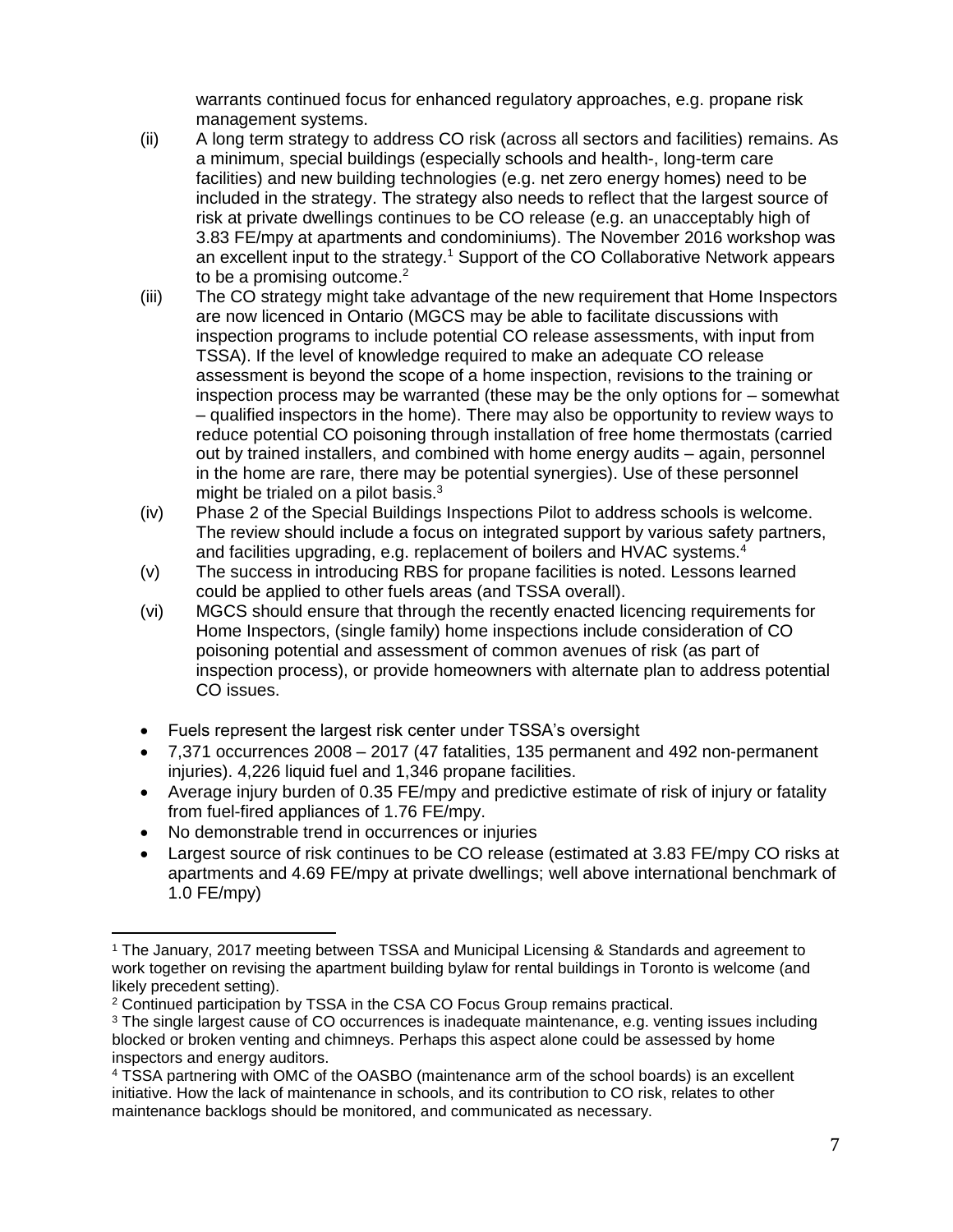- Compliance rate 72% propane (8% of facilities high-risk) and 39% liquid fuels (3% of facilities high-risk)
- Dramatic increase in high and medium risk propane facilities with respect to last year attributable to harmonizing RBS calculations across programs (nearly 85% of all high risk facilities are cylinder filling stations)
- Vehicles colliding with gas supply equipment at business units accounted for 52% of upstream occurrences (an increasing trend of 17% per year).
- Majority of all vapour releases observed in academic institutions due to inadequate maintenance or poor installation
- TSSA planning multi-sector partnerships to: raise awareness of CO issues with global partners, managing risks at multi-residential location (including the City of Toronto), commercial building project, managing risks at institutions housing vulnerable populations (including partnering with the Operations, Maintenance and Construction (OMC) committee of the Ontario Association of School Board Officials

### Emerging Issues in Fuels Safety

Continued from last year - Liquefied natural gas (LNG) for small plants; refueling and vehicles standards development; stated goal of Canada-US-Mexico fuels standards harmonization (despite current NAFTA re-negotiation); increasing incidence of carbon monoxide poisoning in residential buildings (where TSSA has limited regulatory capacity); implementing revisions to propane regulations; Special Buildings Inspections Pilot; closure of fuel stations, particularly in Northern Ontario; the Fuels sector in Ontario may provide a good platform for innovation and proactive management relative to North America wide programming,

Interest in fugitive emissions (leaks), especially those from natural gas pipelines and equipment, will grow. Natural gas (methane) has a global warming potential (GWP) more than 25-times CO2. These emissions are of concern because of their potential to: (i) contribute to climate gases (growing concern); (ii) impact public health (growing area of research), and; (iii) potential for fire and explosion. On the other hand, natural gas is of growing value in the transportation sector where it can provide similar power levels to gasoline and diesel fuels with 30% less GHG emissions (and less particulate pollution and noise).

As efforts continue to make homes more energy efficient (e.g. net energy zero), the potential of CO poisoning may increase, as homes are actually more air-tight. Municipalities will need to ensure that final building inspections of new homes consider this (perhaps with advice from TSSA).

Most of the 'special buildings' defined targeted in the fuels sector pilot program are government managed (and financed) facilities, e.g. hospitals and schools, Therefore punitive fees and shutting down elevators and fuel systems, may target the wrong people. A comprehensive program with a consolidated, integrated maintenance program is likely the most effective way to enhance compliance in a cost-effective manner, while also meeting other ancillary facilities requirements. Local municipalities are also important safety partners, e.g. Fire Departments.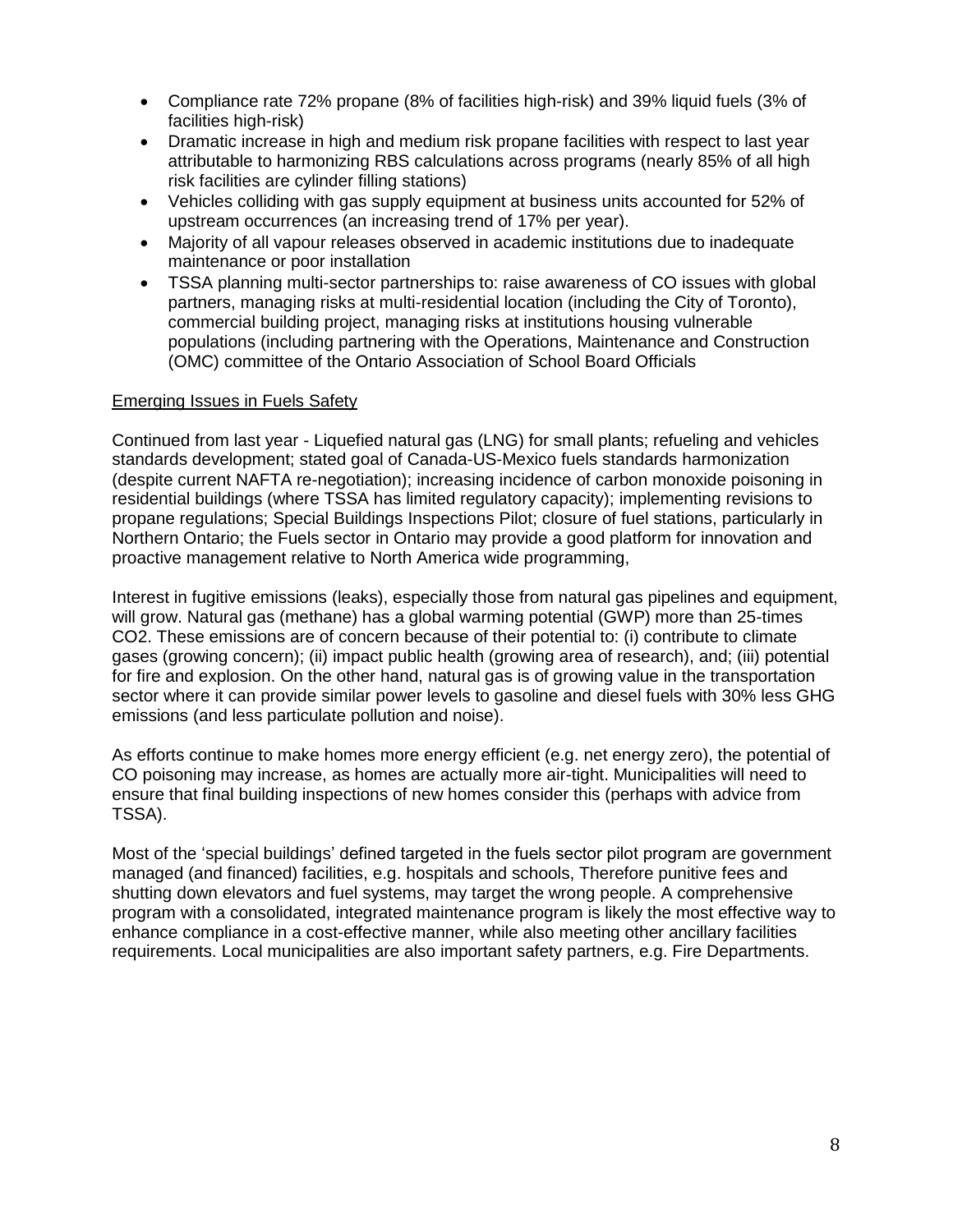#### Upholstered and Stuffed Articles (USA)

- About 6,671 inspections conducted over the past five years
- Issued  $96,224$  orders with 154,131 articles  $2013 2017$
- Over past six years four incidents involving 5 people (contaminated fill material)
- Similar to last several years in 2017 the top compliance infraction was "Manufacturer not registered in Ontario"

#### Emerging Issues in Upholstered and Stuffed Articles

Mattresses by mail and other online purchases delivered directly to homes. Trade issues and online purchases. MGCS led review of sector proposes to apply regulation to bedding, mattresses and upholstered furniture only. All other articles will be exempt. Changes expected to take effect July 1, 2018.

### **Reviewing the Data**

The ASPR and its fundamental underpinning through RIDM are based on probabilistic risk assessments from collected and inferred data. These evaluations are sufficiently robust to enable risk-based responses, e.g. shifting the timing of inspections in sectors such as licensed propane facilities. This can provide significant cost savings (without increasing risk) and help to focus inspections and regulations on areas of greater risk. As much of TSSA's risk profiling is based on available and interpreted data, this information should be as public and readily accessible as possible.

Public trust is a key aspect of effective RIDM. This trust is largely based on public respect in data and its interpretation. The ASPR presents much of this data. As part of the ongoing TSSA 20/20 process efforts should continue to look for ways that this data could continue to be readily available with enhanced 'user friendliness'.

### **Ontario Risks Outlook – 2017**

Started in 2015 the Ontario Risks Outlook provides a consolidated snapshot of Ontario's risk landscape. Risks are projections of future impacts of both injury burden and potential economic losses borne by Ontarians. The risks include regional downscaling of global risks from the World Economic Forum and ranking of Canada's leading rates of disability-adjusted life years (DALYs) relative to comparator countries in 2010 (Institute for Health Metrics and Evaluation, 2015). WEF risk ratings are updated annually; Canada's health metrics are not yet regularly updated.

The Health Metrics and Evaluation report provides ranking and relative quantification in terms of years of life lost to unintentional or intentional injury, such as self-harm, road injury, falls, and interpersonal violence. Costs of preventable injuries are quantified through Parachute Canada in collaboration with the Conference Board of Canada.

For comparative purposes the list includes the top five causes of injury in Ontario (direct and indirect impacts) and proposed top five regionally manifest large-scale risks (potential impacts).

This remains an informal attempt to compare two types of risk – personal injury and large-scale trends (macro issues). By using a common metric (burden of disease and financial costs) public policy initiatives can be designed to maximize potential risk mitigation benefits across sectors.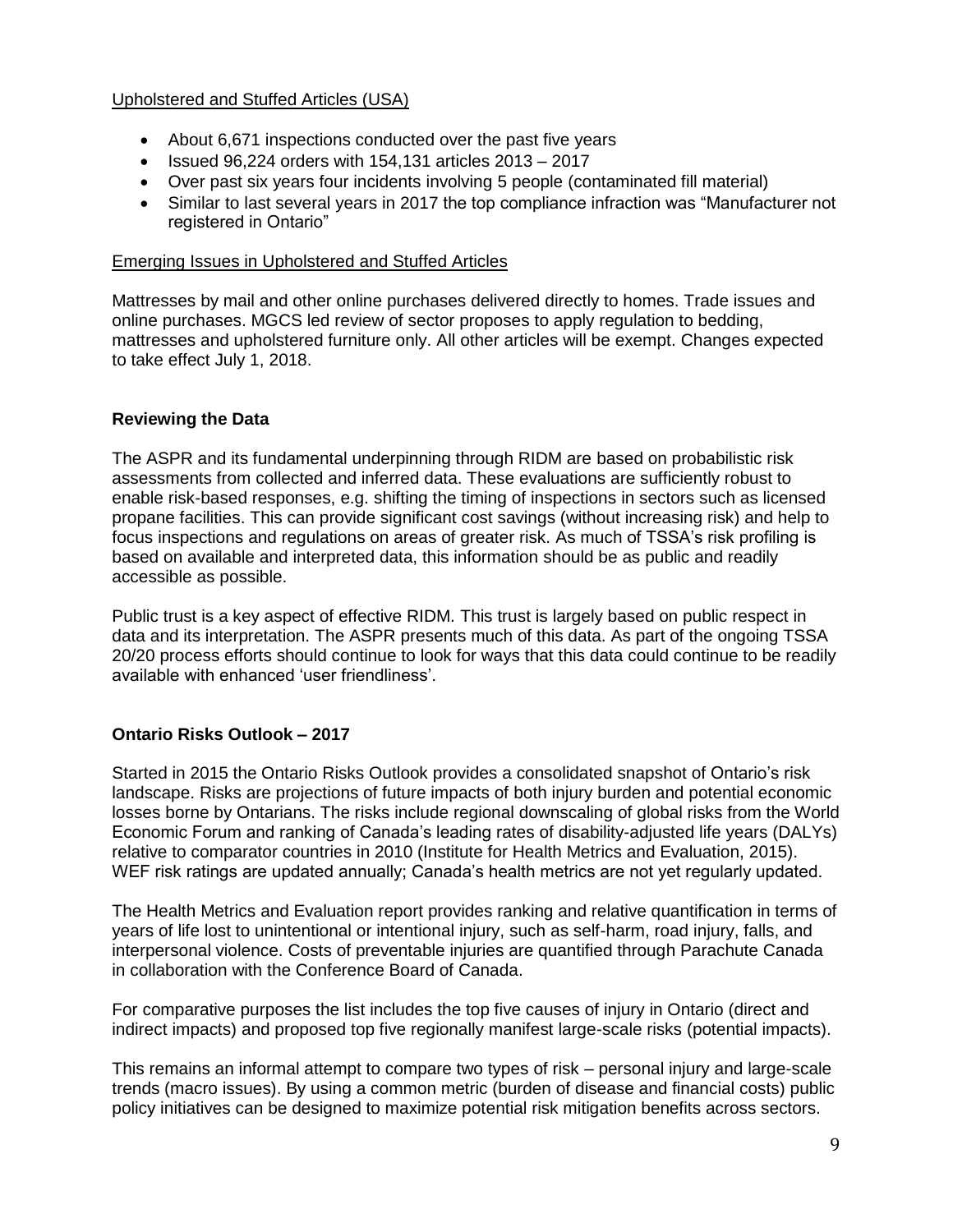The mandate of TSSA within the broader Ontario risk landscape, provides ancillary economic benefits and relevant metrics outside the delegated sectors. Falls, for example, exact a very large economic burden on Ontario. TSSA's work on elevating devices, and the critical nature of user behavior, bears this out. Public safety messaging for elevators developed by TSSA may readily be adapted to other areas. Unintentional poisoning is another area with wide public messaging potential (see Annex 5).

## Draft top Ontario's Risks Outlook – 2017

- Failure of climate change adaptation and mitigation extreme weather events
- Failure of critical infrastructure including cyber-attacks and data theft
- Falls
- Transport Incidents
- Self-harm
- Unintentional poisoning
- Water crises
- Conflict including terrorism, collapse of governance, and weapons of mass destruction
- Spread of infectious disease
- Violence (personal)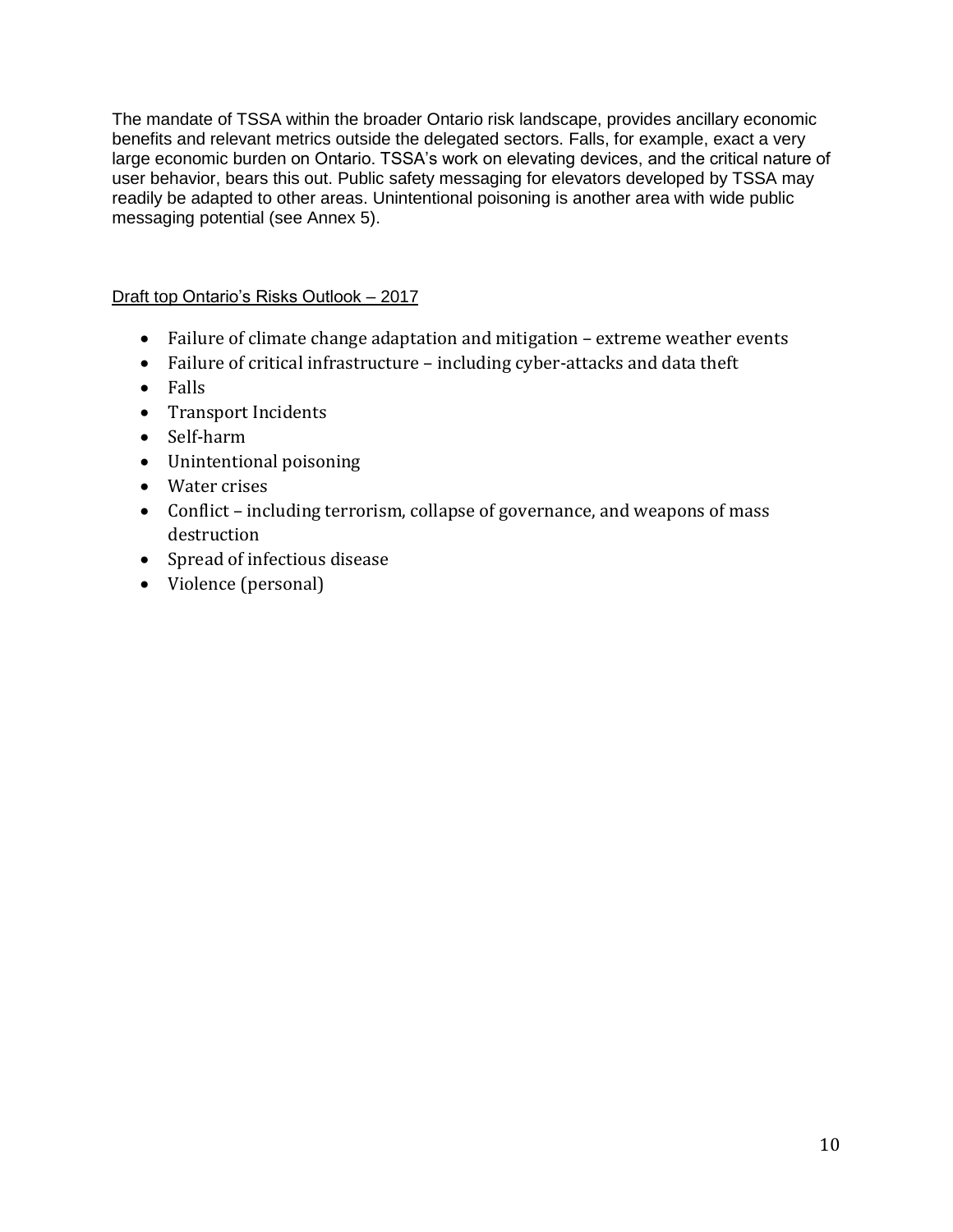#### **References**

Chief Scientific Officer, United Kingdom (2014). Innovation: Managing Risk, Not Avoiding It. Annual Report of the Government

Environmental Commissioner of Ontario, Conservation: Let's Get Serious. Annual Energy Progress Report – 2015/2016. May 2016

Parachute Canada (2015). The Cost of Injury in Canada.

Risk Sciences International (RSI). Benchmarking Risk of Injury and Death from TSSA-Regulated Activities Against Other Jurisdictions. August 7, 2015. 70p

Technical Standards and Safety Authority. Annual State of Public Safety Report: 2016 Edition. Full Report (107p); August, 2016

Technical Standards and Safety Authority. Annual Public Safety Report: 2017. Public Report (101p); September, 2017

World Economic Forum (2017). Global Risks Report (12<sup>th</sup> Edition)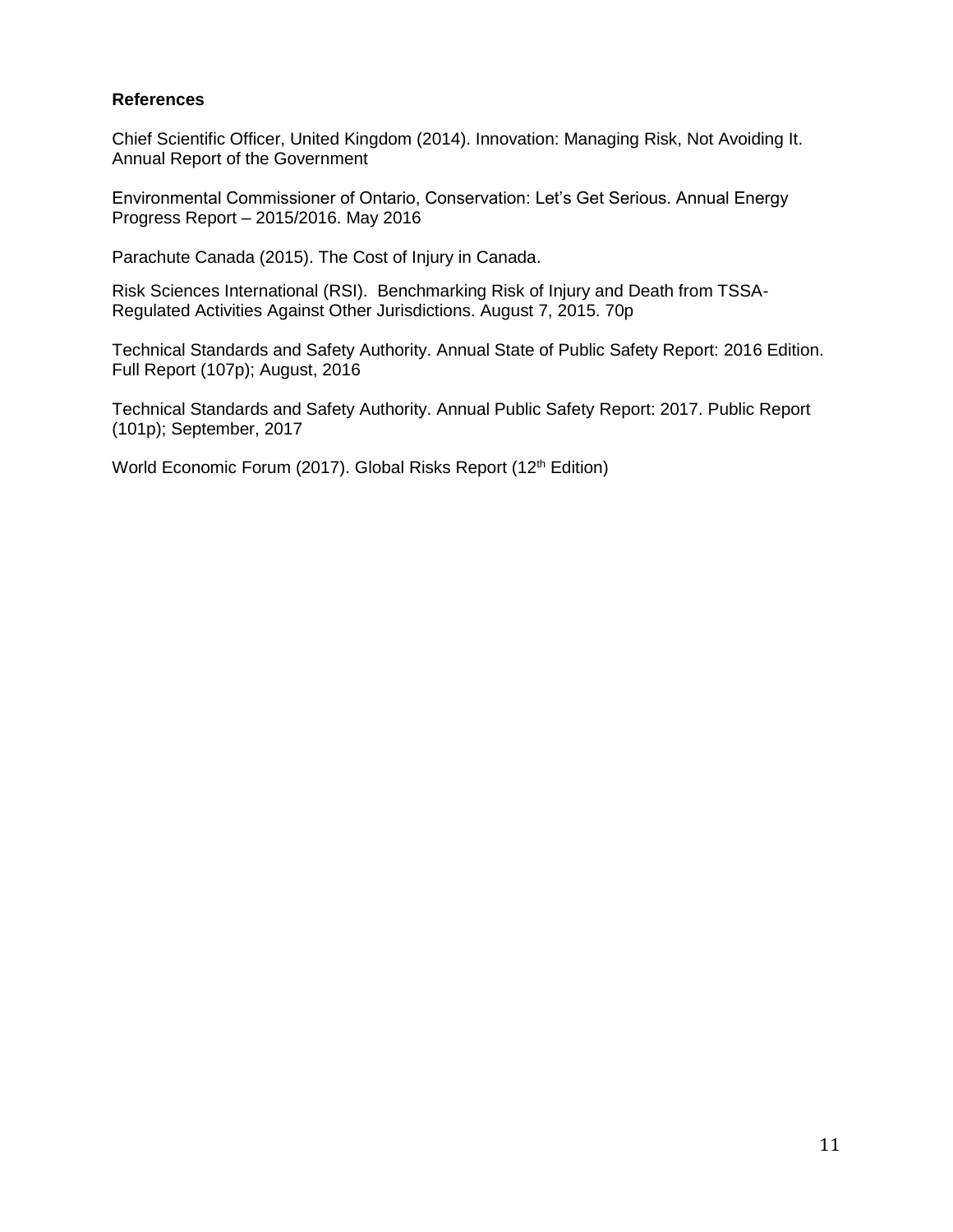### **Annex 1: Continuing to look at schools and hospitals**

#### [Updated from last year's review]

Academic institutions and hospitals pose a unique challenge to TSSA. The facilities, mainly overseen and funded through provincial ministries, are subject to several over-lapping, and attimes conflicting demands. For example, the 2016 report by the Environmental Commissioner of Ontario highlights the disproportionate energy use by schools and hospitals (Fig 4.2 from ECO Report). The highly variable energy efficiency of these buildings is also noted (Fig 4.3 from ECO Report).

In *Conservation: Let's Get Serious* the Environmental Commissioner specifically highlights the need for greater conservation efforts in Ontario schools and hospitals. These activities need to be consistent with TSSA's Special Buildings pilot, as well as efforts to reduce potential CO poisoning (often through building improvements and upkeep).

The Toronto District School Board, as an example, says roughly 200 of its 588 schools require "urgent" repairs such as leaking roofs and old boilers. The Board has a \$3.4-billion maintenance backlog with some 23,000 listed repair requirements. [Values from 2016]

Schools and hospitals are particularly important as sites of vulnerable populations, and shelter locations, in emergency planning efforts, e.g. climate adaptation and urban resilience. These buildings will receive greater focus for vulnerabilities and the need for them to operate during and after a storm, or emergency event.

The push for upkeep of schools and hospitals, remedying backlog issues, greater energy efficiency, resilience, and key function in emergency planning, all need to proceed in concert with efforts to reduce the risk of CO poisoning. Schools and hospitals present special challenges that need to be integrated with several other trends and new programming impacting the same buildings.

Similar to the catalytic role TSSA took in helping MGCS to address elevator availability, a multisector, multi-agency review of schools and hospitals may be warranted.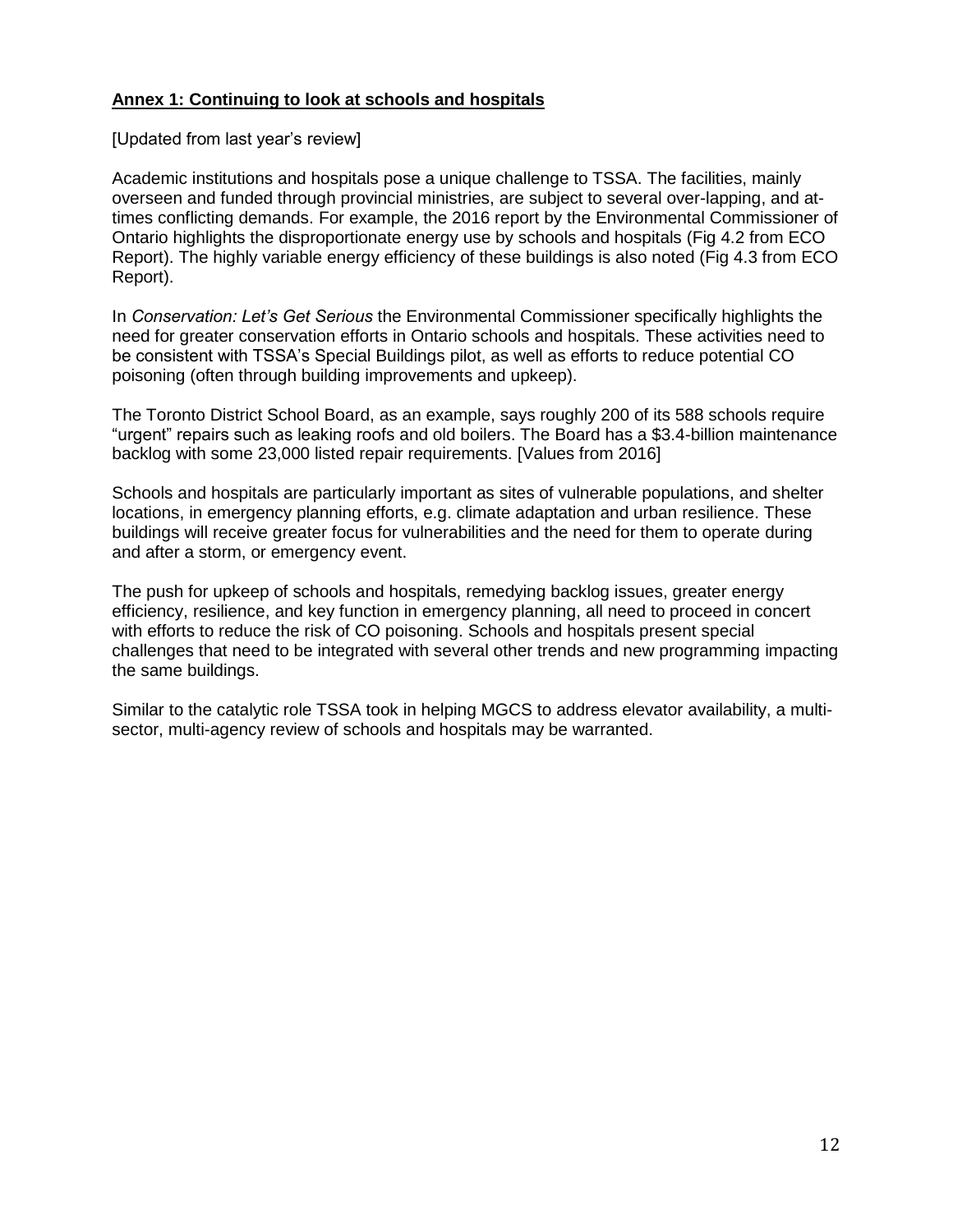

#### **Figures from, 'Conservation: Let's Get Serious. Annual Energy Progress Report – 2015/2016', Environmental Commissioner of Ontario, May 2016**

Figure 4.2: Square footage, energy, and GHG emissions by property type in 2011 as a percentage share of the total values reported.

Note: The floor area for Sewage Treatment and Water Treatment operations is not shown because energy consumption within these facilities is primarily influenced by the volume of water treated and not by the conditioned floor area.



Note: Energy Consumption is shown as equivalent watt-hours per heating degree day per square foot because both area and weather (heating degree day) influenced the amount of energy used within each Ontario school. The above histogram is based on energy data for over 4,600 buildings.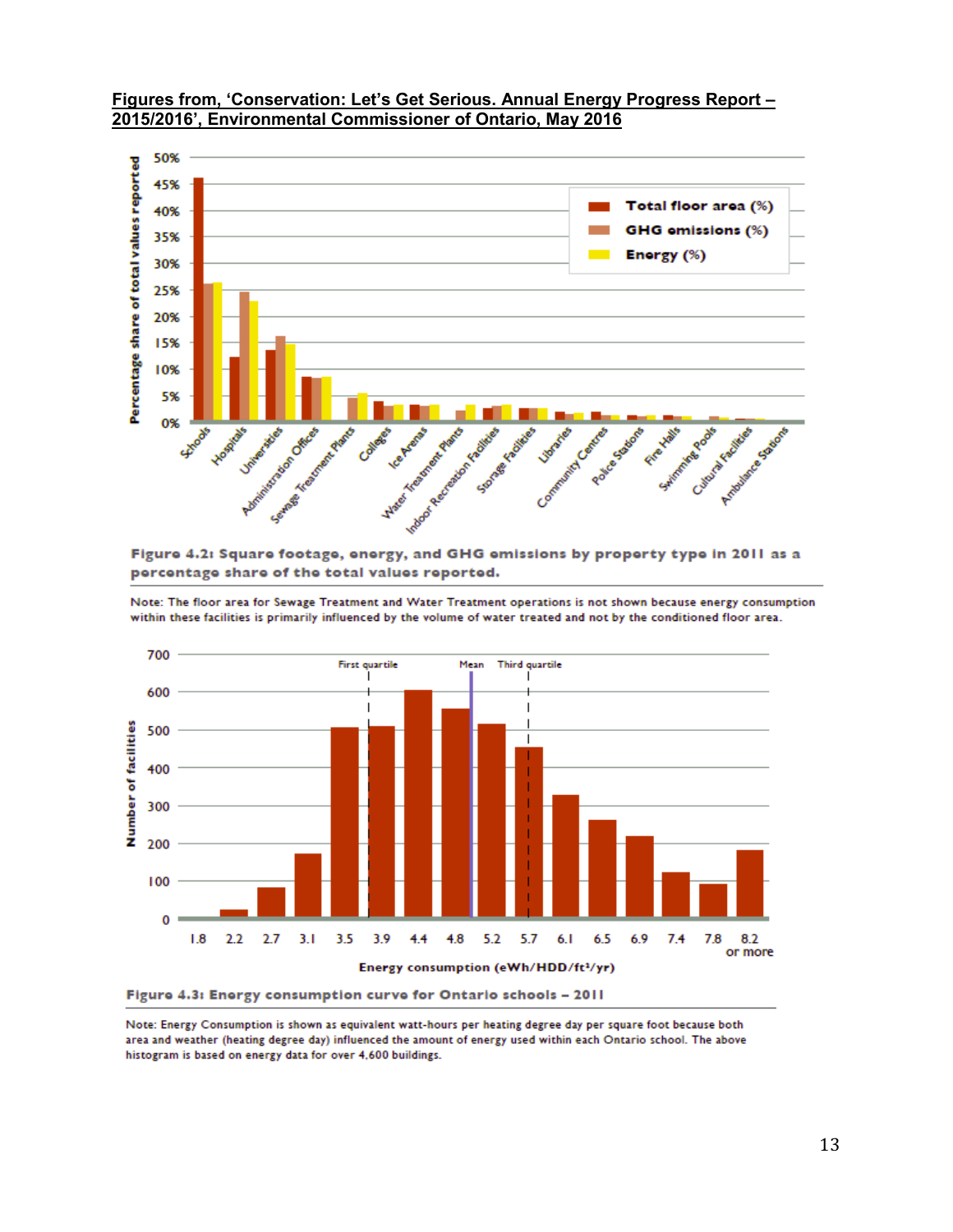### **Annex 2: Annual State of Public Safety Report - Background**

Adapted from 2016 Review: This is TSSA's ninth enhanced Annual Public Safety Performance Report; now Annual State of Public Safety Report (ASPR). Publication of the ASPR is consistent with reporting requirements stipulated in the Technical Standards and Safety Act, 2000. The CSRO's mandate as amended October 25, 2010, includes "review, analyze and report on TSSA's annual safety performance reports."

Similar to last year, this year's ASPR includes 'Full Report' (101p), Summary 'Annual Public Safety Report, 2017' (101 p document prepared for general public).

#### General Overview

 $\overline{\phantom{a}}$ 

The ASPR provides an important state-of-the-Province risk benchmark. TSSA's mandated risk reduction efforts represent only about 0.1% of Ontario's fatality rate due to unintentional injuries. And even within TSSA's scope of oversight as stipulated in the Technical Standards and Safety Act, 2000, more than 95% of the residual risk of injury or fatality in the delegated sector is caused by external factors, such as user behaviour, rather than inadequate regulatory systems. However the ASPR underpins the ability of regulated entities to enter into Public Safety Risk Management plans, as well as providing nascent analysis for emerging issues such as elevator availability and fuel supply.

TSSA's risk informed decision making (RIDM) framework and the term "risk of injury or fatality"<sup>5</sup> provides an objective, evidence-based assessment and decision-making approach that helps TSSA's Statutory Directors discharge and assess their regulatory responsibilities as trends and impacts can be readily monitored. The framework also enables development and monitoring of associated educational campaigns; and increasingly, expansion of risk reduction efforts to related activities, for example fuels and carbon monoxide poisoning in residences.

The majority of the estimated overall risk under TSSA's review continues to be caused by external factors, largely related to carbon monoxide poisoning; most of this in residences. This highlights the need for TSSA to increasingly work with safety partners and ensure, where practical, clear articulation of understood scope of mandate, and general input into a broader multi-stakeholder discussion on collective public safety needs.

This year's ASPR provides the fifth year of the predictive measure, 'risk of injury or fatality,' to facilitate prediction of the expected injury burden during the course of the upcoming year as well as trend analysis over a rolling five or ten-year average. The metric enables cross-sector and cross-jurisdiction comparisons thereby providing a valuable public policy tool.

Application of risk of injury or fatality is useful for TSSA's internal planning and programming as well as reviewing risk analysis across other sectors and jurisdictions. For example, work continues on harmonized North American fuels standards, and the assessment of risk in areas such as pipeline and rail safety, and newly emerging issues like autonomous vehicles.

<sup>5</sup> RIDM – risk informed decision-making – is a general risk industry standard that originated in systems engineering. Complex systems and their human interactions, like amusement devices, ski hills, elevators, and fuel systems can be assessed through RIDM, and quantified by metrics like disability adjusted life year (DALY) or the simpler "risk of injury or fatality" (used within TSSA's ASPR beginning 2012/2013 edition – as well as 'fatality equivalent'). 'Risk of injury or fatality' denotes a consistent unit that enables comparison of risk across time, societies and activities.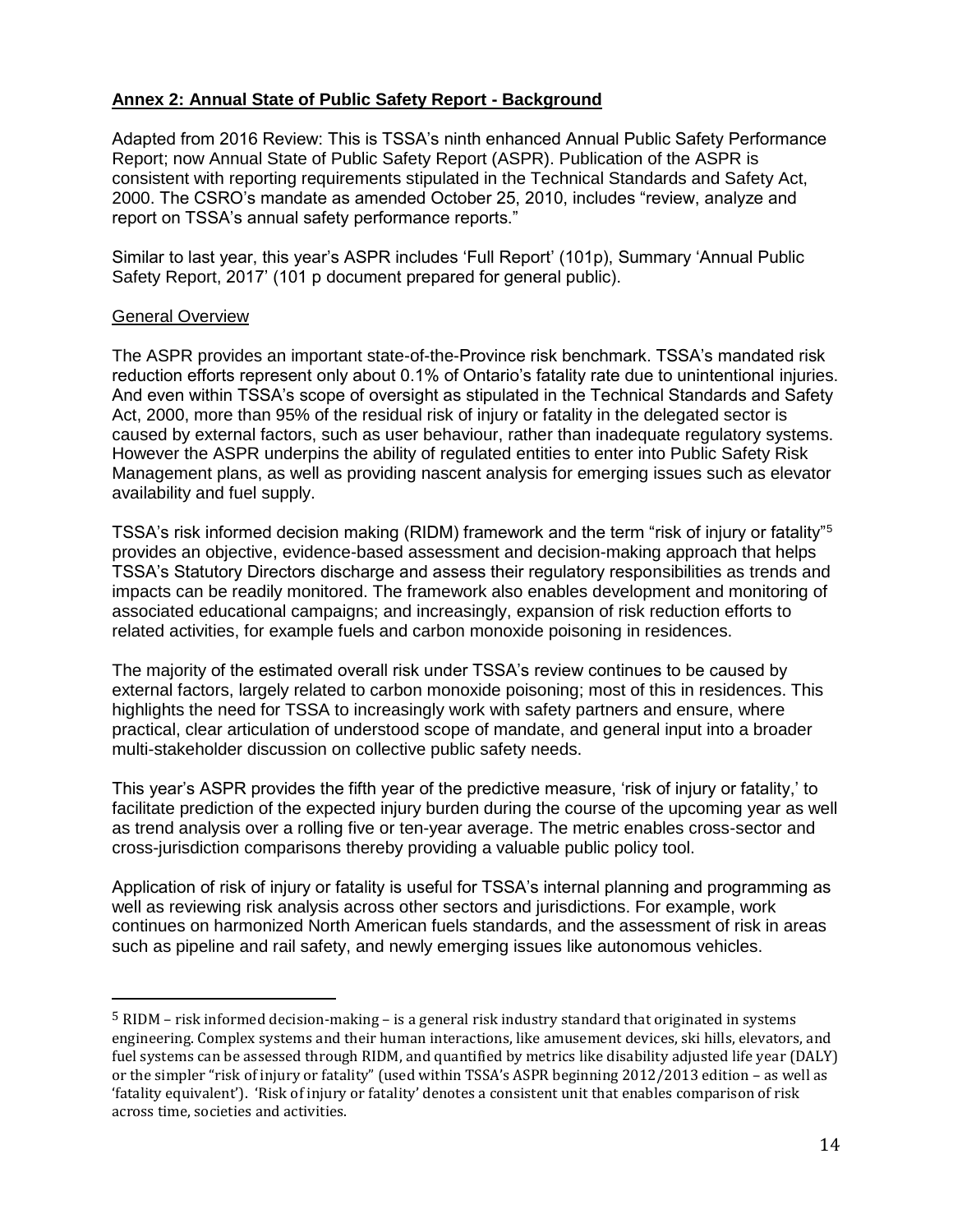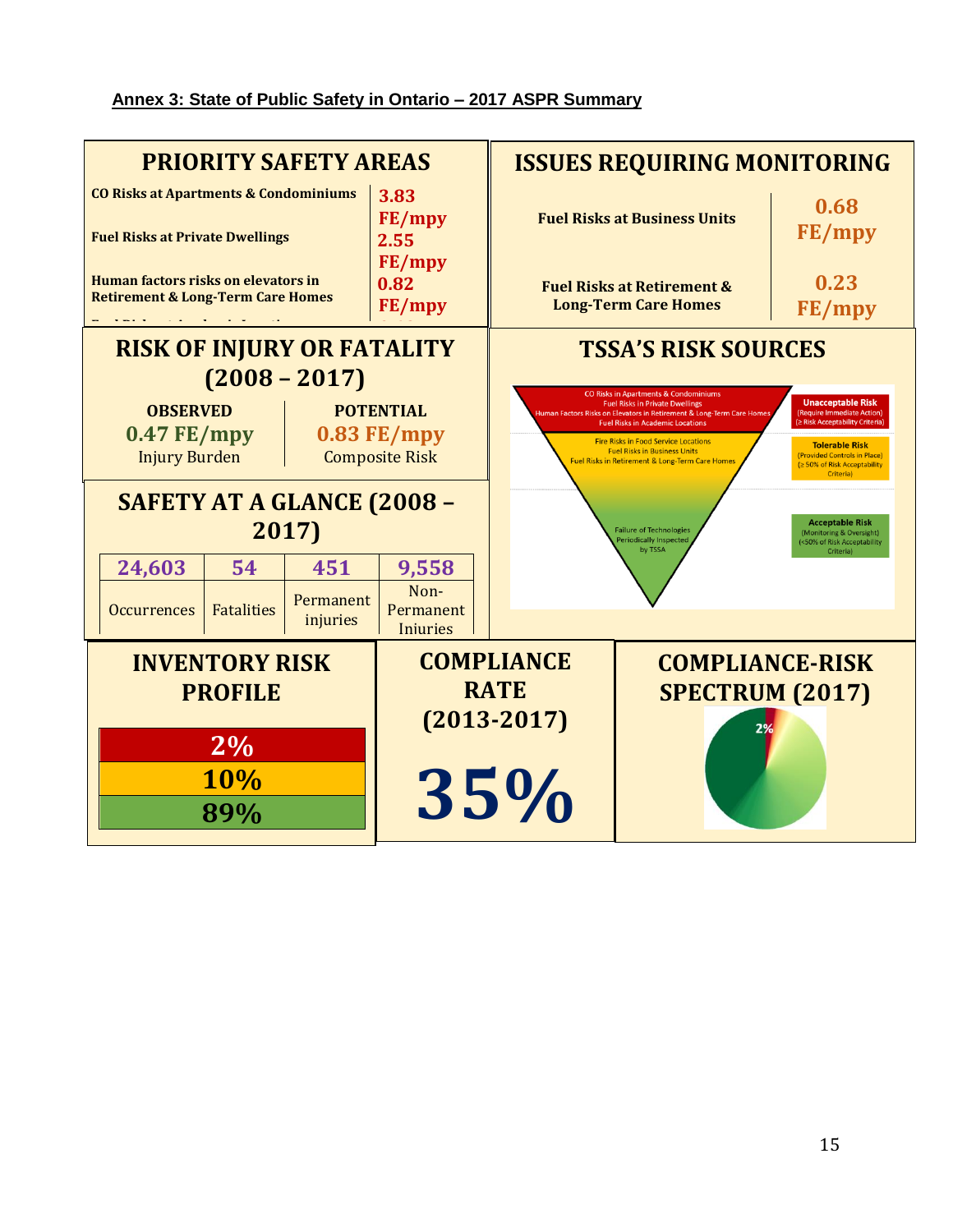## **Annex 4: Elevator Entrapments**

 $\overline{\phantom{a}}$ 

From 2016 ASPR review: Baseline statistics are not readily available, however several sources suggest the number of elevator entrapments is growing in Ontario (Canadian Press, Jul 21, 2016). Entrapments tend to be a reflection of general use, age of ED and maintenance practices. Annual trapped-in-elevator incidents in Ontario increased 110% from 2000 to 2015. In 2015 the City of Toronto had 2,862 elevator-rescue calls to 911. Some buildings in Toronto typically have two 911 calls a month from trapped-in-elevator passengers. And the majority of entrapment calls do not go to 911, rather they go directly to building staff, or ED maintenance companies [updated statistics for 2016 – 2017 not available].

About two-thirds of elevator entrapments continue to be in residential buildings. In addition to aging buildings, Ontario's elevator stock increased 11% over the last five years (and the rate of increase is growing). Anecdotally thirty years ago a typical elevator technician would service some 35 to 45 elevators per month (at about \$1000 per ED). Today that may have shifted to 100 elevators per month (at about \$600 per ED)<sup>6</sup> [updated 2017 budget estimates not available].

The City of Toronto is introducing a multi-residential rental property license, modelled notionally after the cities of New York and Los Angeles. The program would apply to about 3,300 rental apartments three storeys or higher (excluding condominiums and co-operatives). The program would cost about \$3.5 million per year to administer (requiring an estimated licensing fee of \$12 to \$15 per unit, excluding Toronto Community Housing Corporation properties) and replaces the 2008 Multi-Residential Apartment Building (MRAB) Audit. Approximately half of Toronto's residents live in apartments.

The City of Toronto, like many Ontario municipalities, is also reviewing elevators within a growing focus on urban resilience. In storm events and power outages (presumably increasing with climate change) the critical role of elevators, particularly in residential buildings, is exacerbated.

The Deloitte Elevator Availability review, expected November 2017, should address many of these issues.

<sup>6</sup> Broken elevators reaching 'crises' proportions across Canada. Colin Perkel, The Canadian Press Jul 21, 2016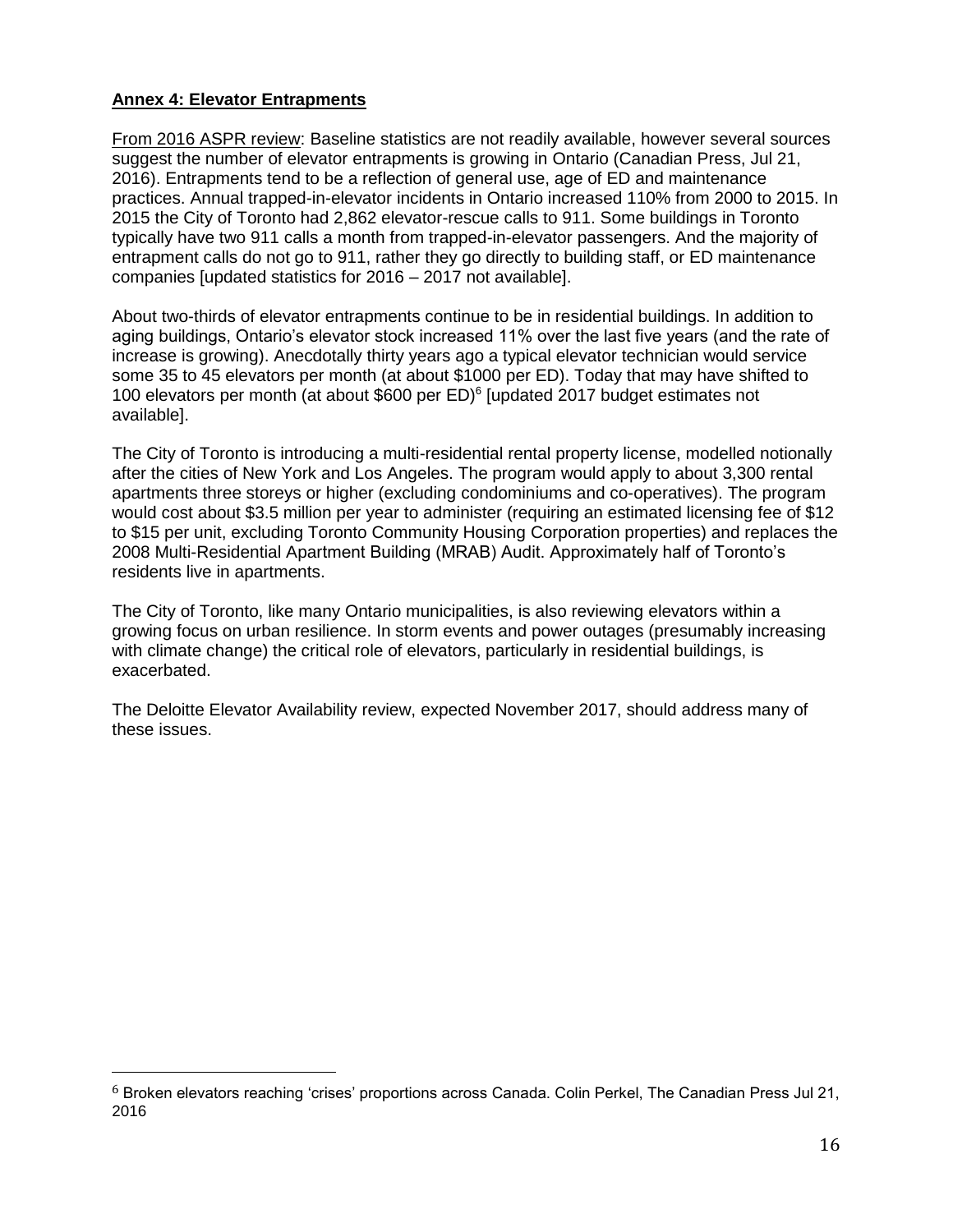## **Annex 5: Ontario Risks Outlook**

Introduced in the 2015 CSRO Annual Report a consolidated Ontario risks outlook is proposed as a way to place risks in context. The risks combine the annual World Economic Forum's (WEF) Global Risks Report and Parachute Canada's latest assessment (Cost of Injury in Canada, 2015). The WEF Risks Report from 2015 to 2016 shifted slightly with greater risk identified from lack of climate adaptation and mitigation (see Figures  $A1 - A3$ ).

The consolidated Ontario Risks Outlook 2015 to 2017 shifts slightly, with the risk of climate change moving slightly ahead of failure of critical infrastructure. Ontario's main risks remain failure of critical infrastructure and failure to sufficiently adapt to extreme weather events. Risks to individuals remain falls, transport incidents and self harm (including accidental poisoning).

## **ONTARIO RISKS OUTLOOK – 2017 DRAFT**

- Failure of climate change adaptation and mitigation extreme weather events
- Failure of critical infrastructure including cyber-attacks and data theft
- Falls
- Transport Incidents
- Self-harm
- Unintentional poisoning
- Water crises
- Conflict including terrorism, collapse of governance, and weapons of mass destruction
- Spread of infectious disease
- Violence (personal)

### **ONTARIO RISKS OUTLOOK – 2016 DRAFT**

- Failure of critical infrastructure including cyber-attacks and data theft
- Failure of climate change adaptation and mitigation extreme weather events
- Falls
- Transport Incidents
- Self-harm
- Unintentional poisoning
- Water crises
- Spread of infectious disease
- Conflict including terrorism, collapse of governance, and weapons of mass destruction
- Violence (personal)

### **ONTARIO RISKS OUTLOOK – 2015 DRAFT**

- Failure of critical infrastructure including cyber-attacks
- Failure of climate change adaptation extreme weather events
- Falls
- Transport Incidents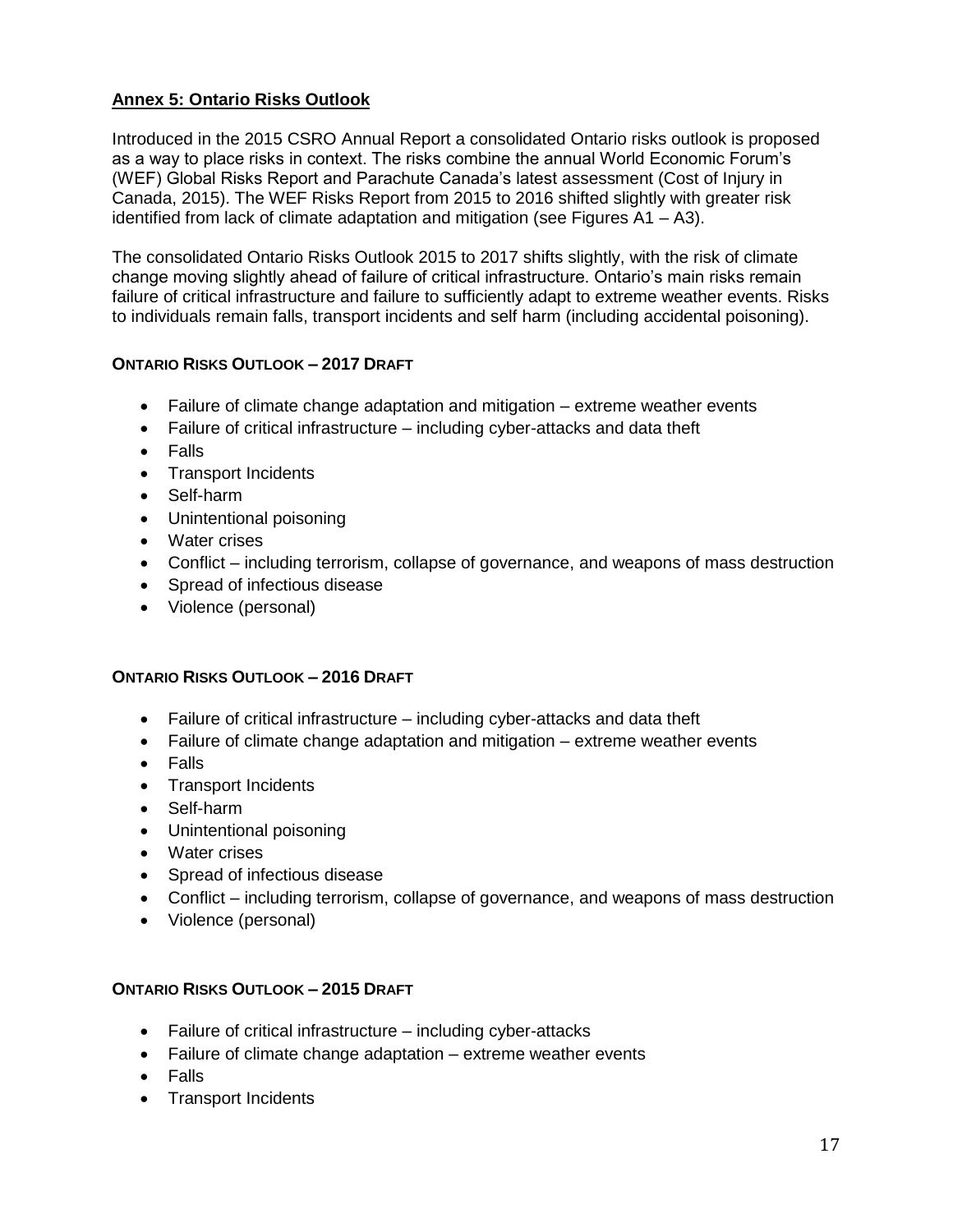- Self-harm
- Unintentional poisoning
- Spread of infectious disease
- Water crises
- Conflict including terrorism, collapse of governance, and weapons of mass destruction
- Violence (personal)

### World Economic Forum 2017 Global Risks Report (12<sup>th</sup> Edition)

### Figure A1: Top Ten Global Risks, Likelihood and Impact (2017)